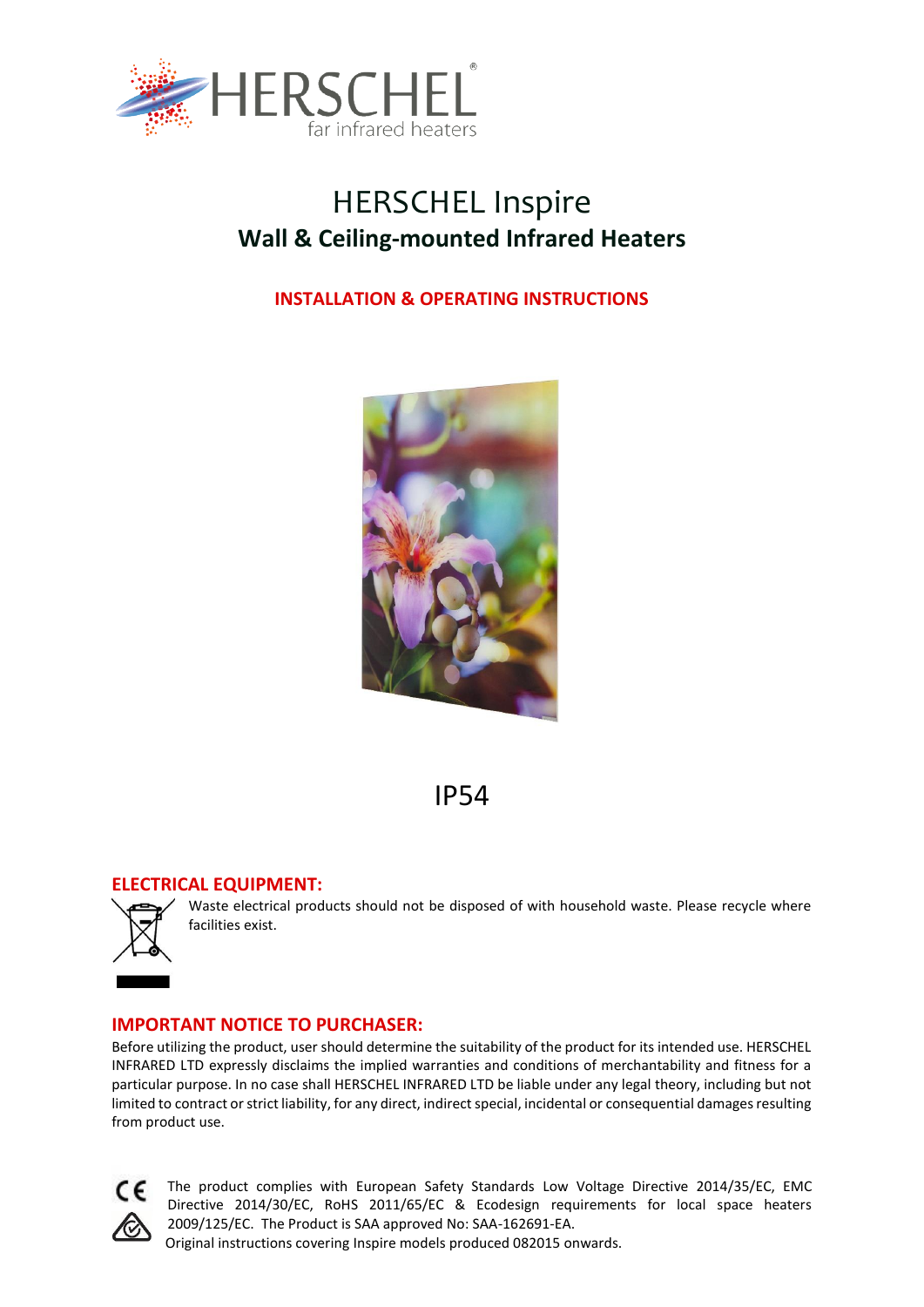# IMPORTANT SAFETY PRECAUTIONS

# READ THESE INSTRUCTIONS CAREFULLY AND RETAIN FOR FUTURE REFERENCE.

Failure to observe these instructions will invalidate the warranty. Do not disassemble. No user-serviceable parts inside.

# **WARNING** Λ١

# **TO REDUCE THE RISK OF FIRE, ELECTRIC SHOCK OR INJURY:**

- 1. This appliance must be disconnected from its power source during installation or service activities and when replacing.
- 2. The INSPIRE is not equipped with an integrated device to control the room temperature. If intended for use in an enclosed space for the purposes of room heating, Herschel iQ controls must be used. If you do not fit a room temperature controller, DO NOT use for room heating when rooms are occupied by people incapable of leaving the room on their own, unless constant supervision is provided. Herschel is not responsible for any breach of EcoDesign or Safety legislation where the heaters are used in an enclosed space without use of a Herschel iQ controller.
- 3. In order to avoid overheating and potential fire hazard, DO NOT cover the heater with insulating material or similar material under any circumstances. DO NOT locate the heater within 0.3m of any flammable materials (eg. Furniture, curtains).
- 4. DO NOT touch the heater when in use. Herschel panel heaters have a surface temperature of around 95°C / 248°F and prolonged contact with the heater will cause burns and injury.
- 5. DO NOT operate the heater if the cord or plug is damaged or after the heater malfunctions, or if it has been dropped or damaged in any manner. Check each heater for damage before installation. Make sure that the heater itself, the plug and the cable are free of any visible signs of damage. The supply cord cannot be replaced. If the cord is damaged the appliance must be scrapped in accordance with the local Waste Electrical Equipment regulations.
- 6. GLASS & MIRROR PANEL MODELS. Handle carefully and avoid stressing the glass mechanically. Do not use the heater if the glass panels are damaged. Disconnect the heater and do not put it into operation again. Dismount the heater immediately to reduce the danger of direct impact from falling pieces and dispose of the unit in accordance with the local Waste Electrical Equipment regulations.
- 7. This heater must only be used for the heating of people or buildings. The heater is not to be used by children or persons with reduced physical, sensory or mental capabilities, or lack of experience or knowledge. Children should be kept away and should not be left unsupervised around the unit.
- 8. All operators should only switch on/off the appliance provided that it has been placed or installed in its intended operating position in accordance with these instructions. Children must not plug in, switch on or regulate the appliance or perform user maintenance including cleaning.
- 9. IMPORTANT: Herschel panels are designed for use with an AC voltage between 220-240 volts, 50 Hz AC. If your supply voltage exceeds 240 Volts do not use the heater and refer to your local dealer.
- 10. IMPORTANT: The heater must be mounted on a non-flammable surface.

# **SAVE THESE INSTRUCTIONS.**

# **WATER INGRESS PROTECTION:**

Herschel Inspire panels are rated to a standard (minimum IP54) enabling them to be located within splashable zones in a bathroom (called Zones 1, 2 or 3 - sometimes also called Zone O) which means they can be placed in the splash zone above a sink or bath.

However, installation in potentially wet or humid rooms such as bathrooms must be carried out by a suitably qualified installer and comply with local electrical safety requirements. Installation must be such that:

- the heater must not be able to become detached from the fittings and fall into a bathtub, shower, swimming pool or other water container;
- Switches and other controls cannot be touched by a person in the bath or shower.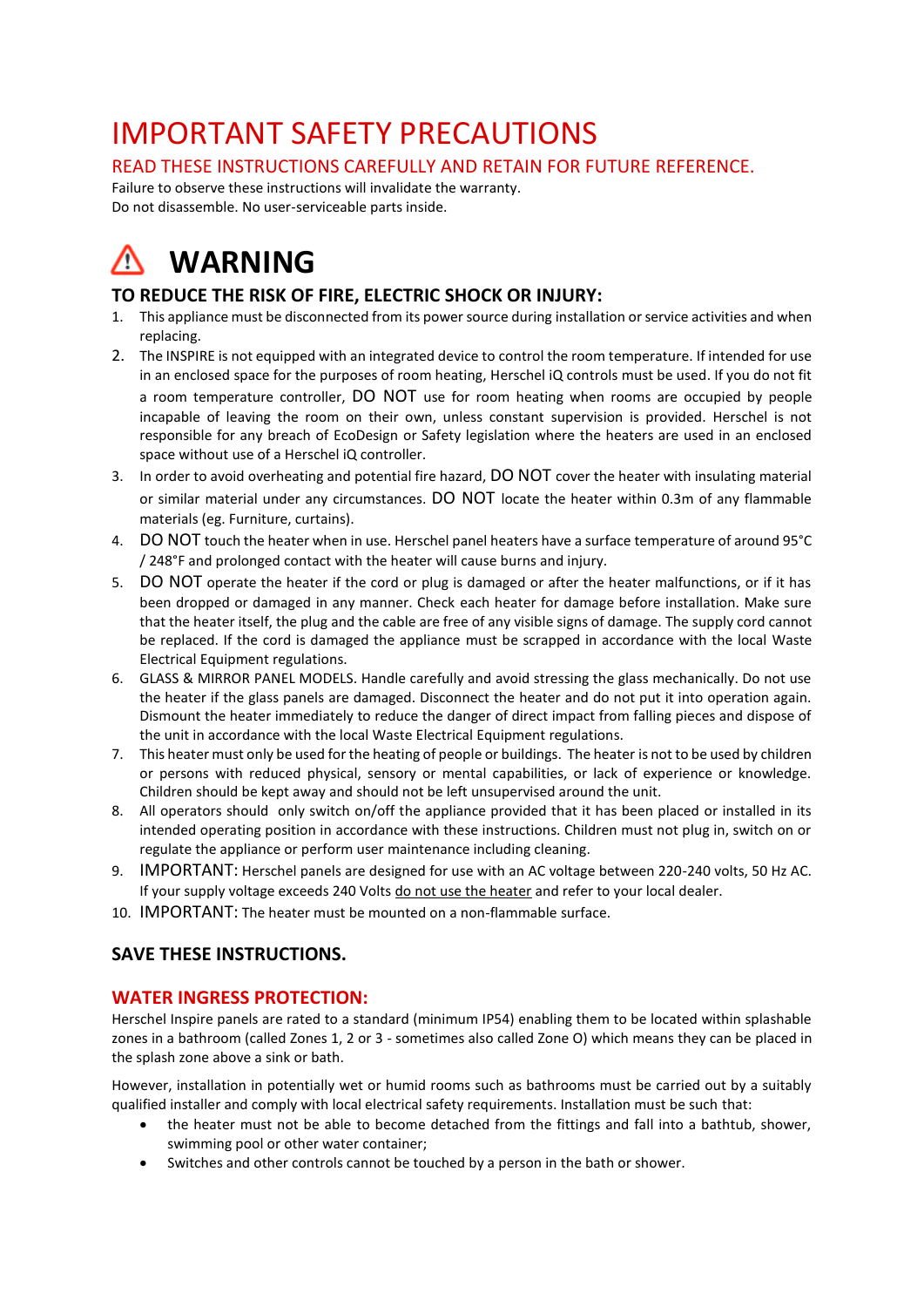**If in doubt, do not install.** Herschel Infrared Ltd shall not be liable for any loss, damage or injury caused or resulting from inadequate fitting or incorrect placement of heaters close to water sources.

# **POSITIONING:**

This is an infrared panel heater. It heats objects by transferring energy directly from the heater into the object. Therefore, consider placing the heater where it will not be immediately obstructed by objects like furniture or where it cannot effectively radiate out, such as at the edge or in the corners of a room. Objects placed in front of the heater will heat up and can prevent effective heat dispersion into the room. Avoid placing it opposite windows or open doorways.

Only specific models are designed for ceiling mounting, please check with your local dealer before mounting to the ceiling.

Herschel Glass panels consist of ESG (security glass). This is a special mechanically stabilized glass, which will break in small, edgeless pieces. The mounting location should be chosen in such a way that the glass cannot be accidentally broken and people will not be in danger from a possible break in the glass.

The minimum distance from the back side of the panel must be 25 mm to the mounting surface. This will always be the case if the mounting hardware provided is used.

If mounting in a ceiling grid do not place insulation material directly onto the rear of the panel.

Objects in front of the panel must be at least 400mm away and 200 mm away from the sides. The distance from the sides of the heater must also be respected if it is intended to recess the heater into the wall or ceiling. Failure to do so will cause excess heat to build up behind the heater and will void the warranty.

The distance between the sides of the heater and the sides of any adjacent heater must be a minimum of 800mm. Failure to do so could cause excess heat to build up behind the heaters and will void the warranty.

# **INSTALLATION:**

# WARNING:

Installation should only be carried out by trained and approved engineers or competent persons.

If the heating panel is being hard wired (so the plug is removed), the electrical installation should only be carried out by suitably qualified personnel.

Wiring to this appliance must be connected in accordance with the relevant national electrical safety standards. It is a Class 1 appliance and must be earthed.

When placed in public areas, installation must comply with relevant local electrical standards. For certain public buildings like schools and care homes the heaters must be installed according to the specific legislation for these types of buildings.

The electrical supply to the unit should be provided by connecting to a circuit protected by a fuse or residual current device (RCD) or Ground Fault circuit interrupter (GFCI ) suitable for the electrical rating of the appliance. Temperature control must be effected by a Thermostat.

Colour coding used in the supplied mains cable: BROWN wire is to be connected to LIVE ('L'), the BLUE wire to NEUTRAL ('N') and the GREEN/YELLOW wire to EARTH ('E').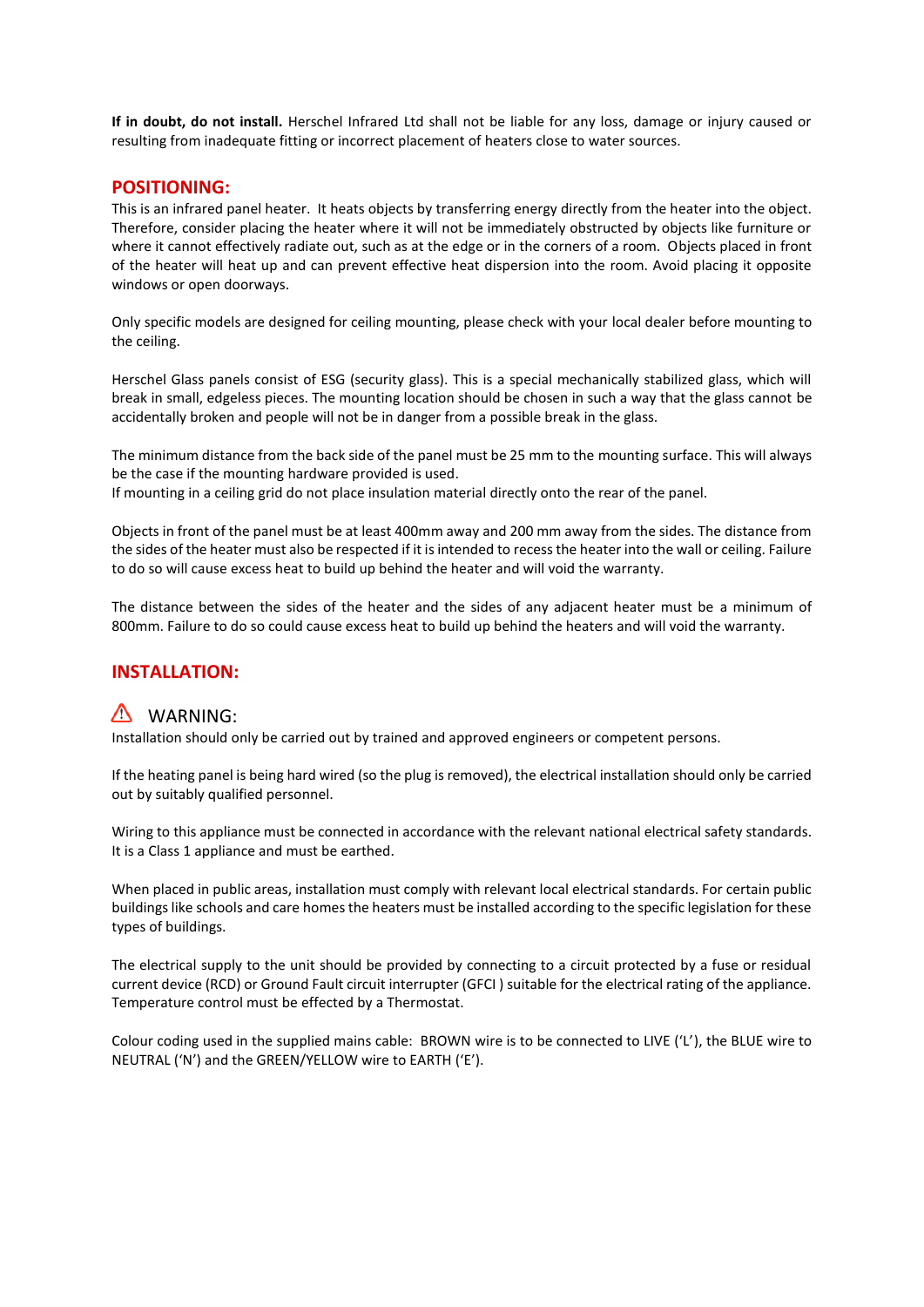# A CAUTION:

- Ensure mains power is OFF before commencing an installation involving fixed wiring.
- Any fixed wiring outside the heater coming into contact or close proximity to the heater must be protected by sleeving with a temperature rating of at least 90°c.
- All cabling behind the appliance must take the shortest route to the edge of the heater.
- Ensure that the power cable is not coiled. Shorten the power cable if possible and do not place excess cable on the rear of the heater.
- Electrical connections must not be made behind the heater regardless of wall or ceiling-mounting position.
- The heater is not to be located immediately below a socket outlet in either wall or ceiling-mounted positions.
- DO NOT drill through the heater as this will cause irreparable damage and is also dangerous.
- DO NOT connect a heater that is damaged in any manner to the power network.

When ceiling mounting use the narrower slide-in channel in the brackets supplied.

When wall or ceiling mounting ensure that the adjustable spacing feet in the corners are screwed out until a slight pressure is established between the panel and the mounting surface.

**For mounting the Herschel panel use the supplied mounting hardware only and install in accordance with the installation guide. Herschel Infrared Ltd cannot accept responsibility for damage, loss or injury caused by, or resulting from incorrectly installed heaters. Herschel Infrared Ltd will not assume liability for consequential loss however caused.** 

# **MAINTENANCE AND REPAIR:**

The Herschel panel must be installed, uninstalled, cleaned or transported only when cold.

## **CLEANING:**

Before attempting to clean the panel, unplug the heater, isolate the unit from the electrical supply and allow it to completely cool down.

DO NOT immerse the Herschel panel heater in water or splash water onto it.

Clean the heater with a damp cloth . For glass models glass cleaner can be used. Never use a wet cloth. When clean, dry the surfaces with a dry cloth.

DO NOT apply abrasive materials, solvents or solvent wipes to the surface as this can cause irreparable damage. Wait until the unit is completely dry before use.

## **REPAIR:**

DO NOT attempt to repair or adjust any electrical or mechanical functions on this unit. Doing so will void your warranty.

Repairs must only be carried out by an authorised Herschel service partner.

## **DISPOSAL:**

The heater is an electrical product and at the end of its working life it should be disposed of in accordance with local regulations.

## **OPERATION:**

Unless the heater is only used as a temporary or portable heater, it must be controlled by a Herschel iQ thermostat or equivalent. European regulations from January 2018 require all fixed electric space heaters to use a controller incorporating a minimum of a 7 day programme and temperature control plus at least one of the following:

- Window open detection
- Remote controller or remote application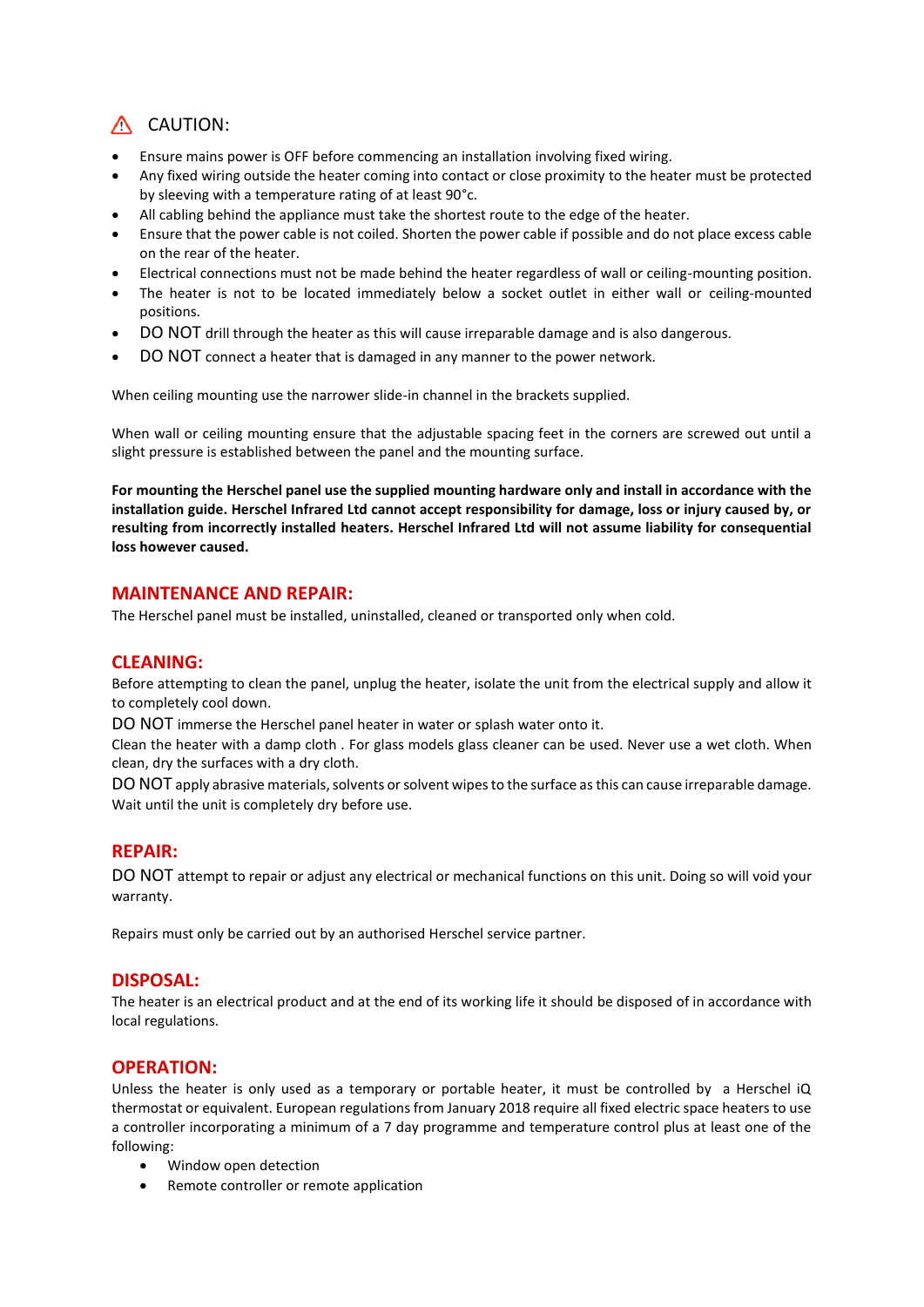• A learning function to optimise use over time.

The Herschel iQ control systems were created specifically for Infrared heating with this legislation in mind and therefore satisfy the requirements. For other controls, you will have to consult with your dealer.

On first use the Inspire picture panels may emit a slight odour. This is normal and represents the colours in the picture curing. The colours will be unaffected and the smell will disappear in a short time.

Please note it is possible the heater may discolour with use - this is caused by air born pollution and is not a fault.

Clicking noises caused by thermal expansion are also common and will not affect the heating function.

The heater is designed to last many years and incorporates several safety functions, but if the heater has not been used or installed in adherence to these instructions, emits any noise, smells or reaches high temperatures in excess of 100c, discontinue using the heater and refer to your local Herschel dealer.

## **COMPLIANCE WITH ECODESIGN DIRECTIVE 2009/125/EC:**

All Herschel Inspire heaters when used with Herschel iQ controllers demonstrate best-in-class performance according to EcoDesign criteria for fixed electric room heaters ("Lot 20").

If used as a portable heater using Inspire Feet, this product is only suitable for well insulated spaces or occasional use.

Herschel is not responsible for any breach of the legislation where Inspire is used without the appropriate iQ controller.

See Appendix 1 for full details.

#### **WARRANTY:**



Register your product here:

<https://www.herschel-infrared.com/customer-service/warranty-registration/>

Within ten years from date of purchase Herschel will repair or replace the heater where the fault is due to defects in materials or workmanship. In the event of a warranty claim please consult your local dealer and return the heater together with proof of purchase.

A prerequisite for validity of the warranty is use at the specified supply voltage of the heater and use in accordance with the conditions specified in this manual. Any further warranty or claims are excluded.

The warranty covers the repair or replacement of the defective product only and Herschel shall have no liability for installation costs or consequential loses however incurred.

Removing the serial number will void the warranty. The warranty will also be void if the heater has been tampered with or opened in any way.

The product power label must be left on the panels where they can be accessed after installation if necessary.

Herschel Infrared Ltd will assume no responsibility for scratches on surface or frames after first use.

Herschel Infrared Ltd cannot accept responsibility for damage, loss or injury caused by ingress of water or moisture, accidental damage, mishandling, external impact, adjustment by unauthorised personnel or failure to follow the correct maintenance and safety precautions as stated in the manual. Refer to Herschel Infrared Ltd's warranty policy for full details. See

[https://www.herschel-infrared.com.](https://www.herschel-infrared.com/)

Note your serial number for future reference: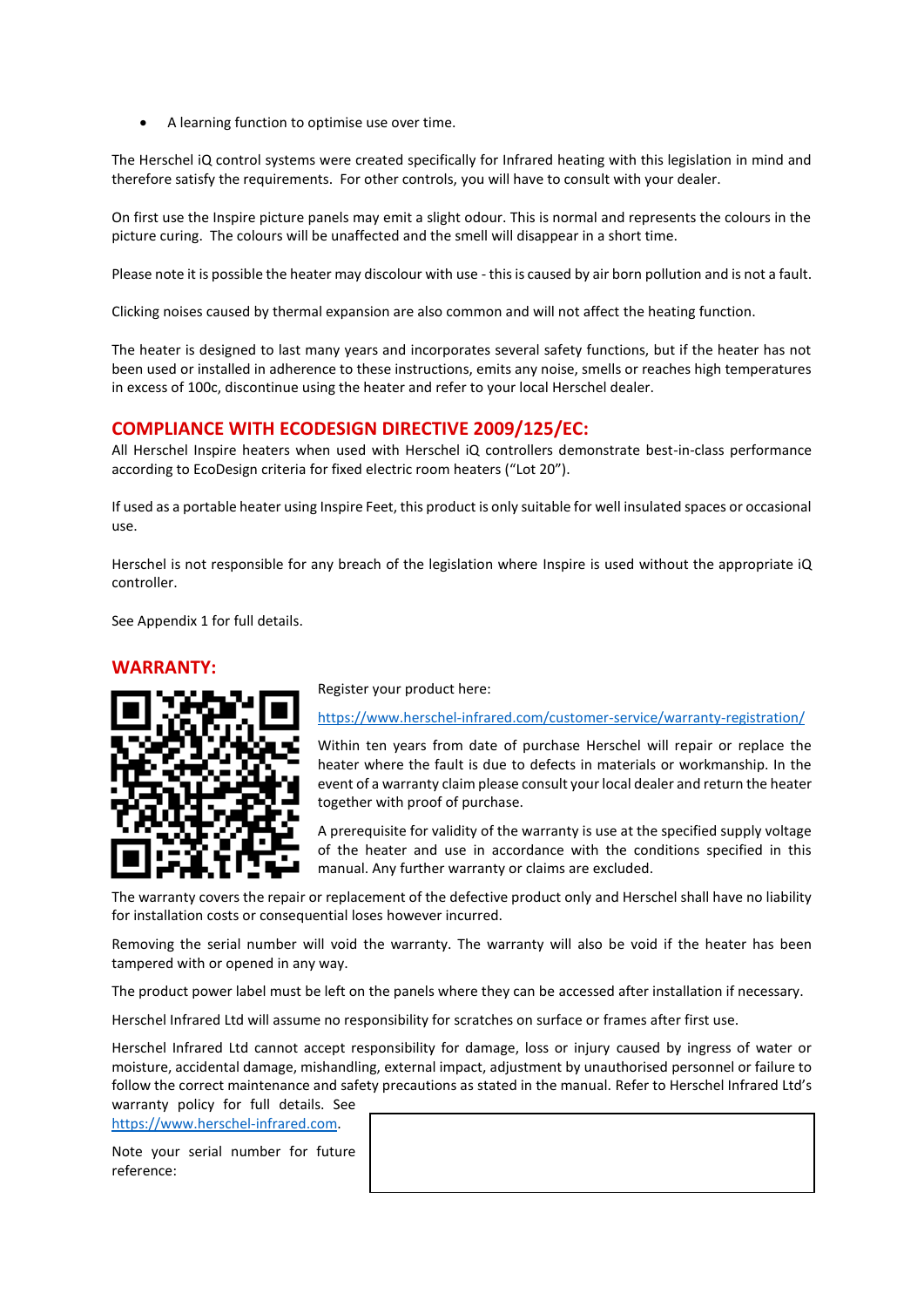# Installation Guide for Herschel Inspire Units

#### Assembly Kit

Please check the enclosed assembly kit consists of: 2x fixings brackets, 8x screws, 8x rawlplugs

#### Step 1

The distance between the two mounting points of each panel is half the length of the panel. (e.g. 750W panel is 90cm long, so mounting points are 45cm apart). Mark these two points on the wall where you want the heater to be mounted and using the supplied mounting plates, mark the eight drilling holes on to the intended installation site.

#### Step 2

Drill holes in to the installation site on the marked places and then place the wall plugs in to the drilling holes.

#### Step 3

To fix the included fixing brackets to the installation site turn the screws in as far as possible through the grooves of the fixing brackets in to the wall plugs.



#### Step 4

Before placing your Herschel far infrared heater panel on to the fixing brackets please check that the four distance pieces on the rear of the far infrared heater panel are screwed in as far as possible.

#### Step 5

Now fit the far infrared heater panel on to the two wall holders. *If ceiling mounting please use the narrower slide-in channel.*

#### Step 6

Unscrew the four distance pieces on the rear of the far infrared heater panel so that the panel is fixed securely to the wall or ceiling and cannot be removed.

#### Step 7

Please check that your Herschel far infrared heater panel cannot be removed from the wall.

#### Removal

Screw the four distance pieces so that your Herschel far infrared heater panel can be removed from the fixing brackets and taken down from the installation site.

# **PANELS COVERED BY THESE INSTRUCTIONS:**

| <b>Standard White Panels:</b> | <b>Mirror Panels:</b> | Picture Panels: | <b>Coloured Glass Panels:</b> |
|-------------------------------|-----------------------|-----------------|-------------------------------|
| CL-200                        | SH-200                | BH-200          | GH-300                        |
| CL-300                        | SH-300                | BH-300          | GH-500                        |
| CL-400                        | SH-400                | BH-400          | GH-750                        |
| CL-500                        | SH-500                | BH-500          | GH-900                        |
| CL-750                        | SH-750                | <b>BH-750</b>   |                               |
| CL-750L                       | SH-900                | BH-900          |                               |
| CL-900                        | SH-1200L              | BH-1200         |                               |
| CL-1200                       |                       |                 |                               |
| CL-1200L                      |                       |                 |                               |

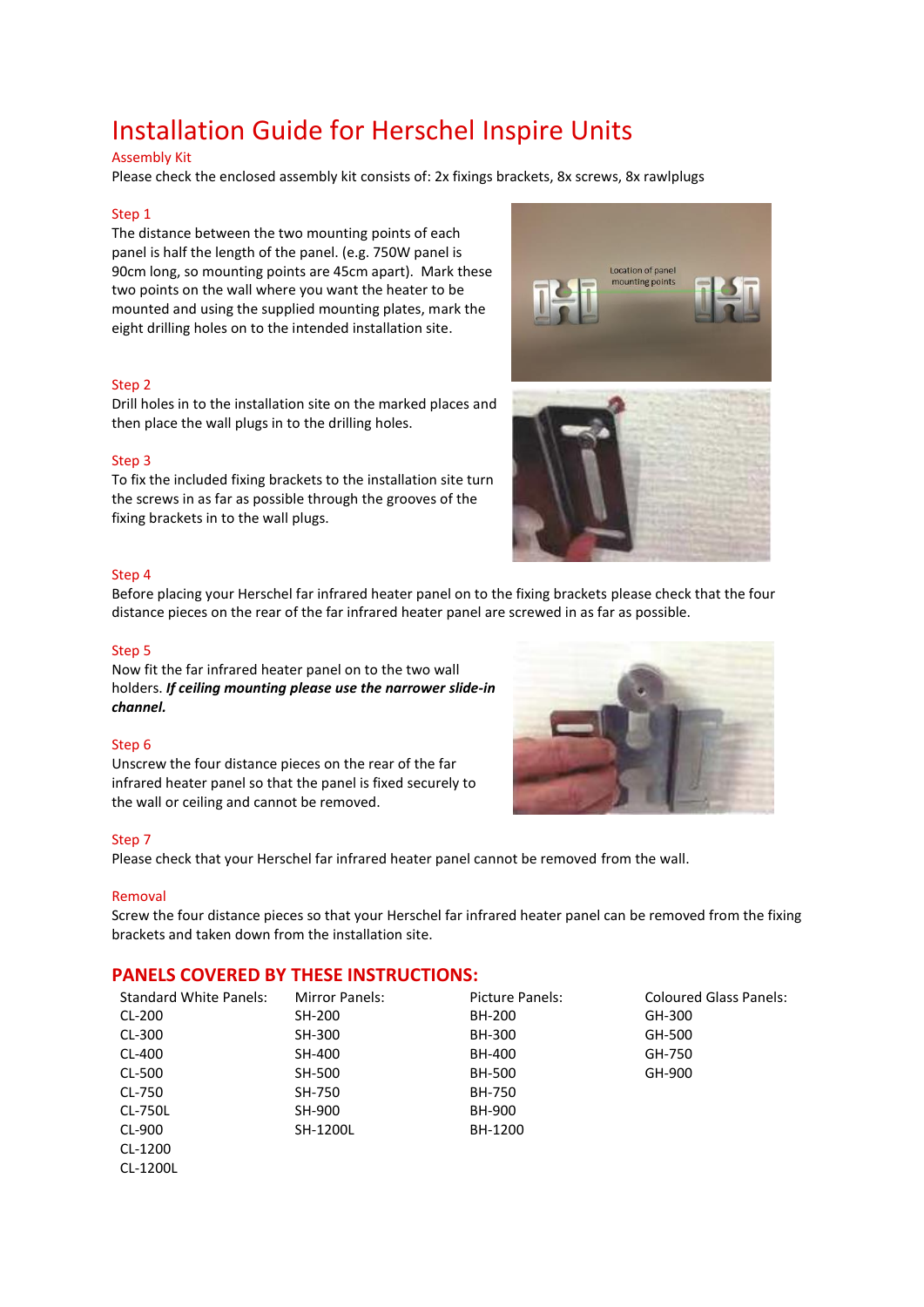### **APPENDIX 1 – ECODESIGN Information for Herschel Inspire**

# **When installed as fixed Electric Space Heaters**

## **Seasonal space heating energy efficiency pre Lot 20 = 30% Efficiency target post Lot 20 = 38%**

### **All Herschel Inspire Panels are found to be compliant if used with Herschel iQ Controls.**

Applies to ALL models covered by these instructions:

| Model Identifier: Herschel Inspire Series (all)                                              |                   |            |      |                                                                                  |                |  |  |  |
|----------------------------------------------------------------------------------------------|-------------------|------------|------|----------------------------------------------------------------------------------|----------------|--|--|--|
| Item                                                                                         | Symbol            | Value      | Unit | Item                                                                             | Unit           |  |  |  |
| <b>Heat Output</b>                                                                           |                   |            |      | Type of heat input for electric storage local space heaters only<br>(select one) |                |  |  |  |
| <b>Nominal Heat</b><br>output                                                                | $P_{nom}$         | <b>ALL</b> | kW   | Manual heat charge control with integrated<br>thermostat                         | Not applicable |  |  |  |
| Minimum heat<br>output (indicative)                                                          | $P_{min}$         | <b>ALL</b> | kW   | Manual heat charge control with room<br>and/or outdoor temperature feedback      | Not applicable |  |  |  |
| Maximum<br>continuous<br>heat<br>output                                                      | $P_{max,c}$       | <b>ALL</b> | kW   | Electronic heat charge control with room<br>and/or outdoor temperature feedback  | Not applicable |  |  |  |
| <b>Auxiliary</b><br>Electricity<br>consumption                                               |                   |            |      | Fan assisted heat output                                                         | Not applicable |  |  |  |
| At nominal heat<br>output                                                                    | $el_{max}$        | $\Omega$   | kW   | Type of heat output/room temperature control (select one)                        |                |  |  |  |
| At minimum heat<br>output                                                                    | $el_{\text{min}}$ | $\Omega$   | kW   | Single stage heat output and no room<br>temperature control                      | No             |  |  |  |
| In standby mode                                                                              | $el_{SB}$         | $\Omega$   | kW   | Two or more manual stages, no room<br>temperature control                        | No             |  |  |  |
|                                                                                              |                   |            |      | With<br>mechanical<br>thermostat<br>room<br>temperature control                  | No             |  |  |  |
|                                                                                              |                   |            |      | With electronic room temperature control                                         | No             |  |  |  |
|                                                                                              |                   |            |      | Electronic room temperature control plus<br>day timer                            | No             |  |  |  |
|                                                                                              |                   |            |      | Electronic room temperature control plus<br>week timer                           | 7%             |  |  |  |
|                                                                                              |                   |            |      | Other Control options (multiple selections possible)                             |                |  |  |  |
|                                                                                              |                   |            |      | Room temperature control with presence<br>detection                              | No             |  |  |  |
|                                                                                              |                   |            |      | Room temperature control with open<br>window detection                           | 1%             |  |  |  |
|                                                                                              |                   |            |      | With distance control option                                                     | <b>No</b>      |  |  |  |
|                                                                                              |                   |            |      | With adaptive start control                                                      | No             |  |  |  |
|                                                                                              |                   |            |      | With Working Time Limitation                                                     | No             |  |  |  |
|                                                                                              |                   |            |      | With Black Bulb sensor                                                           | No             |  |  |  |
| Herschel Infrared Ltd, Bristol BS93AA. www.herschel-infrared.co.uk<br><b>Contact Details</b> |                   |            |      |                                                                                  |                |  |  |  |